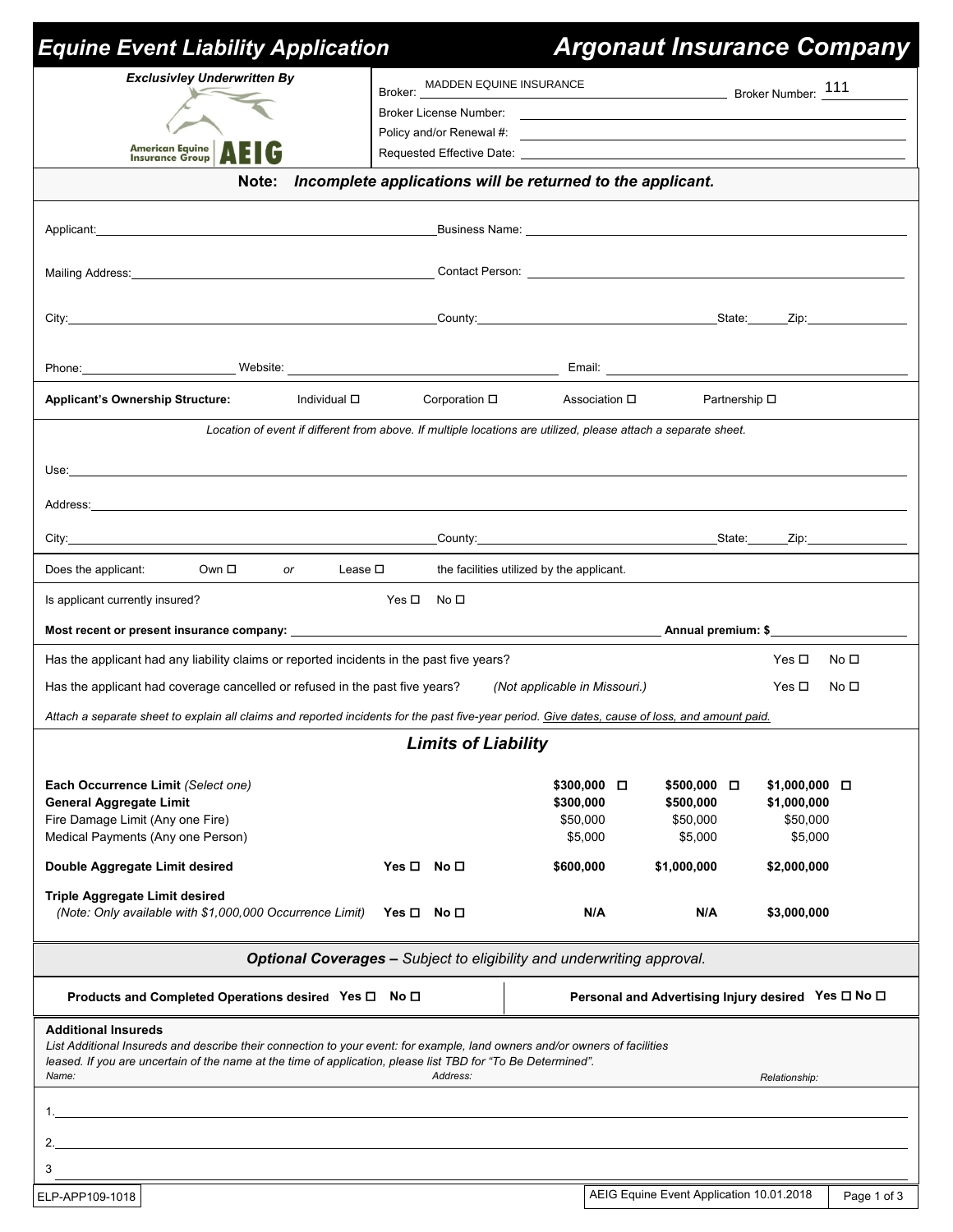| Are dogs permitted at your events?<br>If yes, please explain your policy regarding dogs:                                                                                                                                                                                                                                                                                                                                                                                                                                                                                                                                                                                                                                                                                                                                                | Yes $\Box$<br>No $\square$                                                                                                                                                                                                           |  |  |  |  |
|-----------------------------------------------------------------------------------------------------------------------------------------------------------------------------------------------------------------------------------------------------------------------------------------------------------------------------------------------------------------------------------------------------------------------------------------------------------------------------------------------------------------------------------------------------------------------------------------------------------------------------------------------------------------------------------------------------------------------------------------------------------------------------------------------------------------------------------------|--------------------------------------------------------------------------------------------------------------------------------------------------------------------------------------------------------------------------------------|--|--|--|--|
|                                                                                                                                                                                                                                                                                                                                                                                                                                                                                                                                                                                                                                                                                                                                                                                                                                         |                                                                                                                                                                                                                                      |  |  |  |  |
| Is alcohol permitted at your events?<br>Yes $\square$<br>No □                                                                                                                                                                                                                                                                                                                                                                                                                                                                                                                                                                                                                                                                                                                                                                           |                                                                                                                                                                                                                                      |  |  |  |  |
| If yes, describe: the contract of the contract of the contract of the contract of the contract of the contract of the contract of the contract of the contract of the contract of the contract of the contract of the contract<br>Yes $\square$<br>No <sub>1</sub>                                                                                                                                                                                                                                                                                                                                                                                                                                                                                                                                                                      |                                                                                                                                                                                                                                      |  |  |  |  |
| Is alcohol sold, served, or furnished at your events?<br>If yes, describe: the state of the state of the state of the state of the state of the state of the state of the state of the state of the state of the state of the state of the state of the state of the state of the state                                                                                                                                                                                                                                                                                                                                                                                                                                                                                                                                                 |                                                                                                                                                                                                                                      |  |  |  |  |
| The sale of alcohol is not covered by the policy. Policies are subject to liquor liability exclusion.<br>Note:                                                                                                                                                                                                                                                                                                                                                                                                                                                                                                                                                                                                                                                                                                                          |                                                                                                                                                                                                                                      |  |  |  |  |
| <b>Summary of Equine Activities</b>                                                                                                                                                                                                                                                                                                                                                                                                                                                                                                                                                                                                                                                                                                                                                                                                     |                                                                                                                                                                                                                                      |  |  |  |  |
| Indicate below all Event/Show Days. Please provide a description of the event (such as show, clinic, hunt day, rodeo, gymkhana, parades, etc.)<br>along with descriptions of the types of classes/events offered. Where possible, please provide a show/event bill or flyer or provide last year's flyer.<br>Please outline <i>all</i> show/event activities for coverage consideration. Attach extra pages as necessary.<br>Standard rating includes one day of setup and one day for takedown per event.<br>If dates have not been set, Written Notice of the event must be received in our office prior to the event date.<br>Note:<br>Coverage is not provided for event dates that have not been declared to the Company in advance of the event.<br>Remember, any events or activities not described / disclosed are not covered. |                                                                                                                                                                                                                                      |  |  |  |  |
|                                                                                                                                                                                                                                                                                                                                                                                                                                                                                                                                                                                                                                                                                                                                                                                                                                         | Description of event: example and the state of the state of the state of the state of the state of the state of the state of the state of the state of the state of the state of the state of the state of the state of the st       |  |  |  |  |
|                                                                                                                                                                                                                                                                                                                                                                                                                                                                                                                                                                                                                                                                                                                                                                                                                                         | Location of event: <u>contract and a series of the series of the series of the series of the series of the series of</u>                                                                                                             |  |  |  |  |
|                                                                                                                                                                                                                                                                                                                                                                                                                                                                                                                                                                                                                                                                                                                                                                                                                                         |                                                                                                                                                                                                                                      |  |  |  |  |
|                                                                                                                                                                                                                                                                                                                                                                                                                                                                                                                                                                                                                                                                                                                                                                                                                                         |                                                                                                                                                                                                                                      |  |  |  |  |
|                                                                                                                                                                                                                                                                                                                                                                                                                                                                                                                                                                                                                                                                                                                                                                                                                                         |                                                                                                                                                                                                                                      |  |  |  |  |
| Average number of participants per Show / Event:                                                                                                                                                                                                                                                                                                                                                                                                                                                                                                                                                                                                                                                                                                                                                                                        | Average number of spectators per Show / Event Day: 1988                                                                                                                                                                              |  |  |  |  |
|                                                                                                                                                                                                                                                                                                                                                                                                                                                                                                                                                                                                                                                                                                                                                                                                                                         |                                                                                                                                                                                                                                      |  |  |  |  |
|                                                                                                                                                                                                                                                                                                                                                                                                                                                                                                                                                                                                                                                                                                                                                                                                                                         | Description of event: <u>contract and a series of the series of the series of the series of the series of the series of the series of the series of the series of the series of the series of the series of the series of the se</u> |  |  |  |  |
|                                                                                                                                                                                                                                                                                                                                                                                                                                                                                                                                                                                                                                                                                                                                                                                                                                         | Location of event: <u>contract and a set of the set of the set of the set of the set of the set of the set of the set of the set of the set of the set of the set of the set of the set of the set of the set of the set of the </u> |  |  |  |  |
| Description of event activities: example and the state of the state of the state of the state of the state of the state of the state of the state of the state of the state of the state of the state of the state of the stat                                                                                                                                                                                                                                                                                                                                                                                                                                                                                                                                                                                                          |                                                                                                                                                                                                                                      |  |  |  |  |
|                                                                                                                                                                                                                                                                                                                                                                                                                                                                                                                                                                                                                                                                                                                                                                                                                                         |                                                                                                                                                                                                                                      |  |  |  |  |
| Average number of participants per Show / Event:                                                                                                                                                                                                                                                                                                                                                                                                                                                                                                                                                                                                                                                                                                                                                                                        | Average number of spectators per Show / Event Day:                                                                                                                                                                                   |  |  |  |  |
|                                                                                                                                                                                                                                                                                                                                                                                                                                                                                                                                                                                                                                                                                                                                                                                                                                         |                                                                                                                                                                                                                                      |  |  |  |  |
|                                                                                                                                                                                                                                                                                                                                                                                                                                                                                                                                                                                                                                                                                                                                                                                                                                         | Description of event: experience of the state of the state of the state of the state of the state of the state of the state of the state of the state of the state of the state of the state of the state of the state of the        |  |  |  |  |
| Location of event: <u>contract and a set of the set of the set of the set of the set of the set of the set of the set of the set of the set of the set of the set of the set of the set of the set of the set of the set of the </u>                                                                                                                                                                                                                                                                                                                                                                                                                                                                                                                                                                                                    |                                                                                                                                                                                                                                      |  |  |  |  |
| Description of event activities: University of the control of the control of the control of the control of the control of the control of the control of the control of the control of the control of the control of the contro                                                                                                                                                                                                                                                                                                                                                                                                                                                                                                                                                                                                          |                                                                                                                                                                                                                                      |  |  |  |  |
|                                                                                                                                                                                                                                                                                                                                                                                                                                                                                                                                                                                                                                                                                                                                                                                                                                         |                                                                                                                                                                                                                                      |  |  |  |  |
| Average number of participants per Show / Event:                                                                                                                                                                                                                                                                                                                                                                                                                                                                                                                                                                                                                                                                                                                                                                                        | Average number of spectators per Show / Event Day:                                                                                                                                                                                   |  |  |  |  |
|                                                                                                                                                                                                                                                                                                                                                                                                                                                                                                                                                                                                                                                                                                                                                                                                                                         | Maximum number of spectators: Maximum number of spectators:                                                                                                                                                                          |  |  |  |  |
|                                                                                                                                                                                                                                                                                                                                                                                                                                                                                                                                                                                                                                                                                                                                                                                                                                         | Description of event: <u>contract and a series of the series of the series of the series of the series of the series of the series of the series of the series of the series of the series of the series of the series of the se</u> |  |  |  |  |
|                                                                                                                                                                                                                                                                                                                                                                                                                                                                                                                                                                                                                                                                                                                                                                                                                                         | Location of event: the contract of the contract of the contract of the contract of the contract of the contract of the contract of the contract of the contract of the contract of the contract of the contract of the contrac       |  |  |  |  |
| Description of event activities: <b>Example 2018</b> 2019 12:30 AM                                                                                                                                                                                                                                                                                                                                                                                                                                                                                                                                                                                                                                                                                                                                                                      |                                                                                                                                                                                                                                      |  |  |  |  |
|                                                                                                                                                                                                                                                                                                                                                                                                                                                                                                                                                                                                                                                                                                                                                                                                                                         |                                                                                                                                                                                                                                      |  |  |  |  |
| Average number of participants per Show / Event:                                                                                                                                                                                                                                                                                                                                                                                                                                                                                                                                                                                                                                                                                                                                                                                        | Average number of spectators per Show / Event Day:                                                                                                                                                                                   |  |  |  |  |
| Maximum number of participants:                                                                                                                                                                                                                                                                                                                                                                                                                                                                                                                                                                                                                                                                                                                                                                                                         |                                                                                                                                                                                                                                      |  |  |  |  |
|                                                                                                                                                                                                                                                                                                                                                                                                                                                                                                                                                                                                                                                                                                                                                                                                                                         |                                                                                                                                                                                                                                      |  |  |  |  |